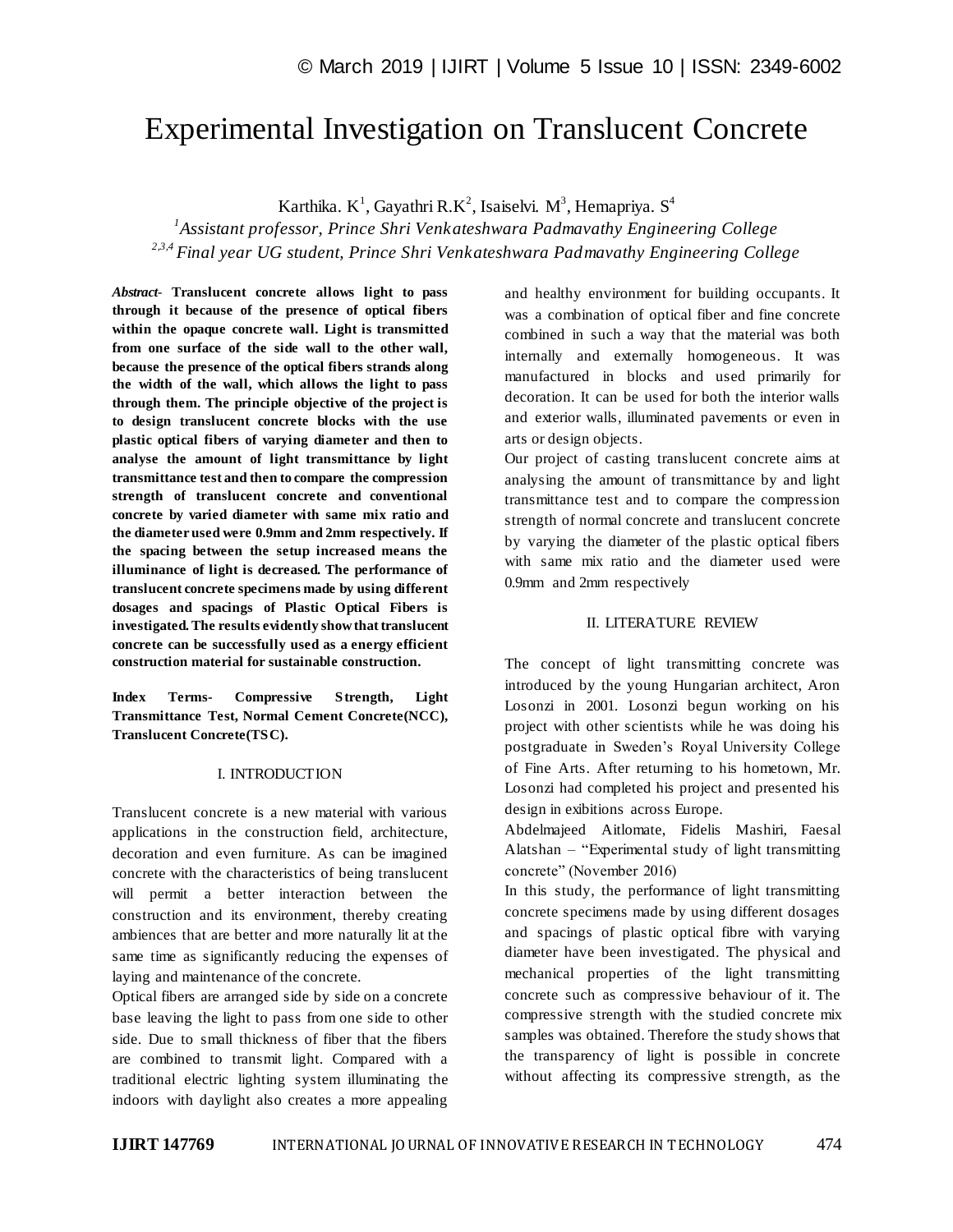fiber and fiber reinforcement enhances the strength and appearance.

R. Vaswani, Er. Rohan – "A Study on Translucent Concrete and it's properties"(October 2017)

The principle objective of this project is to design translucent concrete blocks with the use of glass optical fibres and then analyse their various properties and characteristics. The translucent concrete has good light guiding property and the ratio of optical fibre volume to concrete is proportion to transmission. The translucent concrete not loses the strength parameter when compared to regular concrete and also it has very vital property for the aesthetical point of view. It can be used for the best architectural appearance of the building. Also where the light cannot reach with appropriate intensity. This new kind of building material can integrate the concept of green energy saving with the usage selfsensing properties of functional materials.

Momin, Kadiranaikar, Jagirdar, Inamdar – "Study of Light Transmittance of Concrete using Optical Fibers and Glass Rods" (2013)

Studies on producing the concrete specimen by reinforcing optical fibres with different percentage and comparing it with the normal concrete. The various test conducted for this are compression strength test and light transmission test. The result of this experimental investigation shows that the compression strength of light transmitting concrete was ranging between 20- 23N/mm2 with optical fibre specimen. Which indicates that it satisfy the compression strength requirements for M20 grade concrete and also it conclude that the transparency of light is possible in concrete without affecting its compression strength.

#### III.OBJECTIVE AND SCOPE

#### A.OBJECTIVE

To study the strength characteristics of translucent concrete.

To compare strength characteristics of translucent concrete with various diameters plastic optical fibres used, with normal conventional concrete.

To check the light transmittance of the translucent concrete.

To provide an aesthetic view to the building at both the exterior and interior of the structure by the use of translucent concrete.

# B. SCOPE

It is also a great insulating material that protects against outdoor extreme temperatures while also letting in daylight.

It serves as cladding wall, interior wall, partition wall etc.

It helps power consumption.

It can be used to illuminate underground buildings and structures such as subway stations.

# IV. EXPERIMENTAL PROGRAM

# 4.1 ORDINARY PORTLAND CEMENT (OPC)

The ordinary Portland cement used for the project was 53 grade. The technical requirement of the cement was tested by IS 4031. It has been possible to upgrade the qualities of cement by using high quality limestone, modern equipments, closer on line control of constituents, maintaining better particle size distribution, finer grinding and better packing. Cement is a material, generally they are in powdered form that can be made into a paste by the addition of water. After they are hardened they consume required strength.

#### 4.2 FINE AGGREGATE (M-SAND)

Manufactured sand is a alternative for river sand. Due to fast growing construction industry, the demand for sand has increased tremendously, causing deficiency of suitable river sand in most part of the world and also due to the depletion of good quality river sand for the use of construction, the use of manufactured sand has been increased. Since manufactured sand can be crushed from hard granite rocks it can be readily available at the nearby place reducing the cost of transportation from far-off river sand bed. Thus the cost of construction can be controlled by the use of manufactured sand as a material for construction.

## 4.3 WATER

Water fit for drinking is generally fit for making concrete. The amount of water in concrete controls many fresh and hardened properties in concrete including workability, compressive strengths, permeability, water tightness, durability, drying shrinkage and weathering are potential for cracking. For these reasons, limiting and controlling the amount of water in concrete is important for both constructability and service life.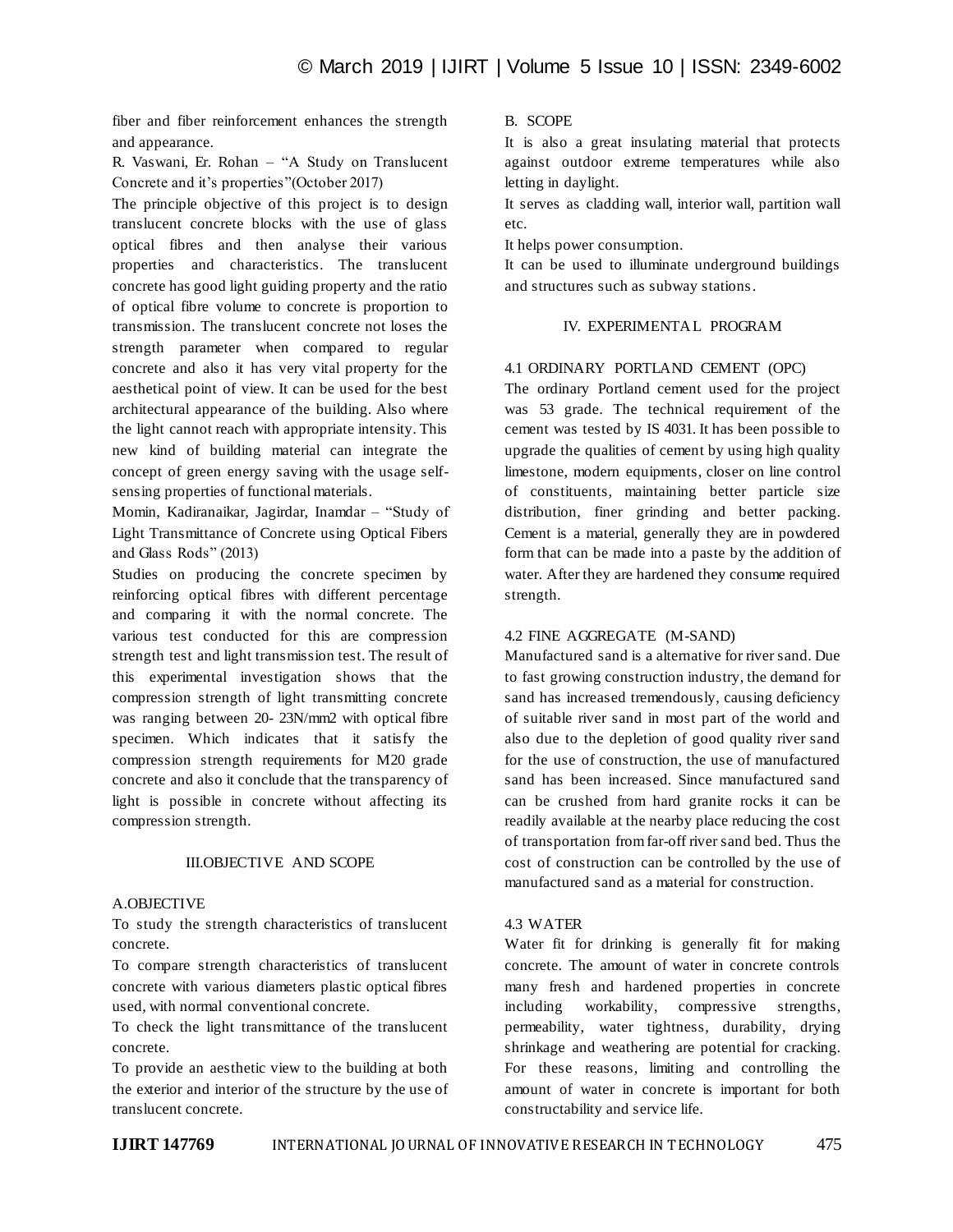# 4.4 PLASTIC OPTICAL FIBRE

An optical fibre is a flexible, transparent fibre made by glass (silica) or plastic to a diameter slightly thicker than that of a human hair. It is a dielectric wave guide and ideally has a cylindrical shape. It consists of a core made up of dielectric material which is surrounded by a cladding made up of a dielectric material of lower refractive index than core. Light can be transmitted through plastic optical fibre in the form of "TOTAL INTERNAL REFLECTION". Plastic optical fibre has a much core size and larger numerical aperture than common SiO2 based optical fibres, it can absorb light at an incident angle as large as 60º and still provide a better light guiding system. The light transmitted in plastic optical fibre in the form of electromagnetic waves whose amplitude, phase, polazised state and frequency are affected by various physical parameters such as temperature, pressure, stress, strain, electric field and magnetic field.

#### V. METHODOLOGY

### A. PREPARATION OF MOULD

The mould required for the prototype is made with wood material. In the mould preparation, it is important to fix the basic dimensions of mould. The standard minimum size of cube according to IS 456:2000 is 150 mm x150 mm x150 mm. In the mould, markings are made exactly according to the size of the cube, so that the perforated plates can be used. The plates are of wood comprising of perforations/holes drilled. The perforations are made in the plate of equal interval along the length and depth. Then the optical fibers are tied to the perforated plates on either side tightly before filling of the mix.



Fig 1.Preparation of Mould

## B. MANUFACTURING PROCESS

Mixing procedure is same as that of a normal one. Making desired equal proportion of cement and sand to get mixed thoroughly and then addition of water in desired quantity to get a uniform mix. The thoroughly mixed sample to be poured into the prepared mould. Once the layer of mix has been placed in the prepared mould , the layer has to be compacted with the help of tamping rod at the spacing intervals of the plastic optical fibers placed. After compaction the top surface of the cube to get finished perfectly. Finishing operation is the last operation in making a translucent concrete. Cubes must be cured before they are tested. The process of curing should be continued as long as possible up to the time of testing. In order to provide adequate circulation of water, adequate space should be provided between the cubes, and between the cubes and the side of the curing tank. Similar to the conventional one, the translucent concrete cubes were also taken at the days of 7, 14 and 28 for testing purposes.



Fig 2. Finishing

## VI. TEST CONDUCTED

#### COMPRESSION TEST

Remove the specimen from water after specified curing time and wipe out excess water from the surface. Clean the bearing surface of the testing machine. Place the specimen in the machine in such a manner that the load shall be applied to the opposite sides of the cube. Align the specimen centrally on the base plate of the machine. Rotate the movable portion gently by hand so that it touches the top surface of the specimen. Apply the load gradually without shock and continuously at the same rate until cracks formed over the surface of the specimen.

Ultimate compressive strength = Ultimate load Cross section area

# LIGHT TRANSMITTANCE TEST

The light transmittance performance of translucent concrete was investigated by measuring the current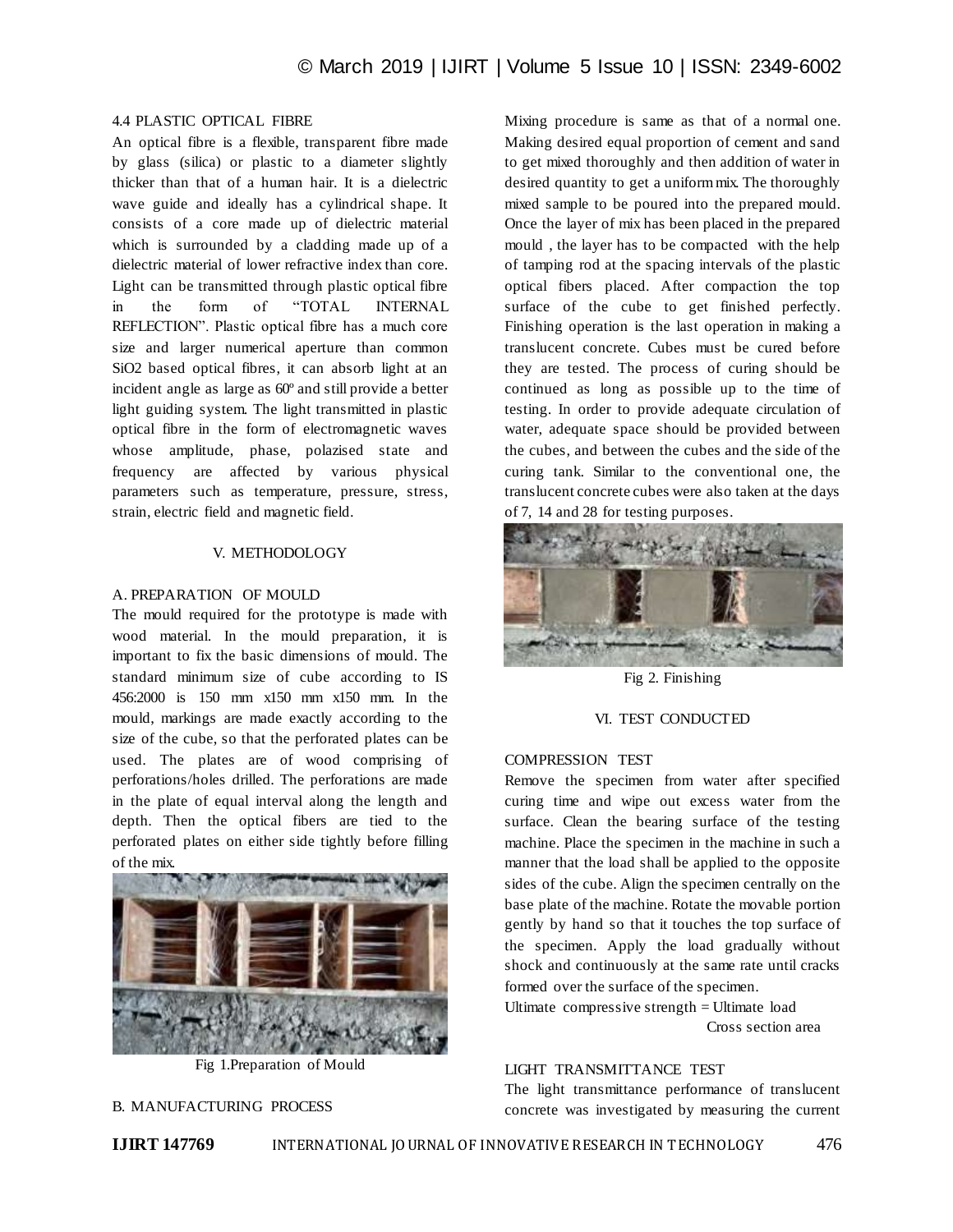corresponding to the light intensity that transmitted through the specimens using an electrical setup with light dependent resistor (LDR).LDR also known as photo resistor is a light sensitive resistor whose resistance varies with the wavelength of the light, red led bulb and resistor was placed in white bread board and that was connected to the voltmeter. The translucent concrete specimen were situated at the centre and lamp was applied at varying distance. The lamp and LDR were situated in front and behind the specimens respectively. A 60W bulb were used to observe the light transmittance of translucent concrete.



Fig 3. Light Transmitting Test



Fig 4. Light Transmitting Concrete

# VII. RESULT AND DISCUSSION COMPRESSION STRENGTH TEST RESULTS

TABLE I COMPRESSION STRENGTH OF NCC & TSC – 7 DAYS CURING

| S.NO. | MIX -            | DETAILS         | <b>COMPRESSION</b>           |  |
|-------|------------------|-----------------|------------------------------|--|
|       | Cement:Sand(1:3) |                 | STRENGTH(N/mm <sup>2</sup> ) |  |
|       | Nominal mix      |                 | 12.6                         |  |
|       |                  | $Fiber(0.9$ mm) | 11.0                         |  |
|       | Fiber(2 mm)      |                 | 9.70                         |  |

|  |                        | TABLE II COMPRESSION STRENGTH OF NCC |  |
|--|------------------------|--------------------------------------|--|
|  | & TSC – 14 DAYS CURING |                                      |  |

| S.NO.         | MIX DETAILS      | <b>COMPRESSION</b>                    |  |  |
|---------------|------------------|---------------------------------------|--|--|
|               | Cement:Sand(1:3) | STRENGTH(N/mm <sup>2</sup> )          |  |  |
|               | Nominal mix      | 18.5                                  |  |  |
| ി             | Fiber(0.9 mm)    | 16.6                                  |  |  |
| $\mathcal{R}$ | Fiber(2 mm)      | 15.2                                  |  |  |
|               |                  | TABLE III COMPRESSION STRENGTH OF NCC |  |  |

#### & TSC – 28 DAYS CURING

| S.NO. | MIX DETAILS   COMPRESSION |                              |  |
|-------|---------------------------|------------------------------|--|
|       | Cement:Sand(1:3)          | STRENGTH(N/mm <sup>2</sup> ) |  |
|       | Nominal mix               | 23.7                         |  |
|       | Fiber(0.9 mm)             | 22.1                         |  |
|       | Fiber(2 mm)               |                              |  |



FIG 5 COMPRESSION STRENGTH VS 7 DAYS CURING



# FIG 6 COMPRESSION STRENGTH VS 14 DAYS **CURING**



FIG 7 COMPRESSION STRENGTH VS 14 DAYS CURING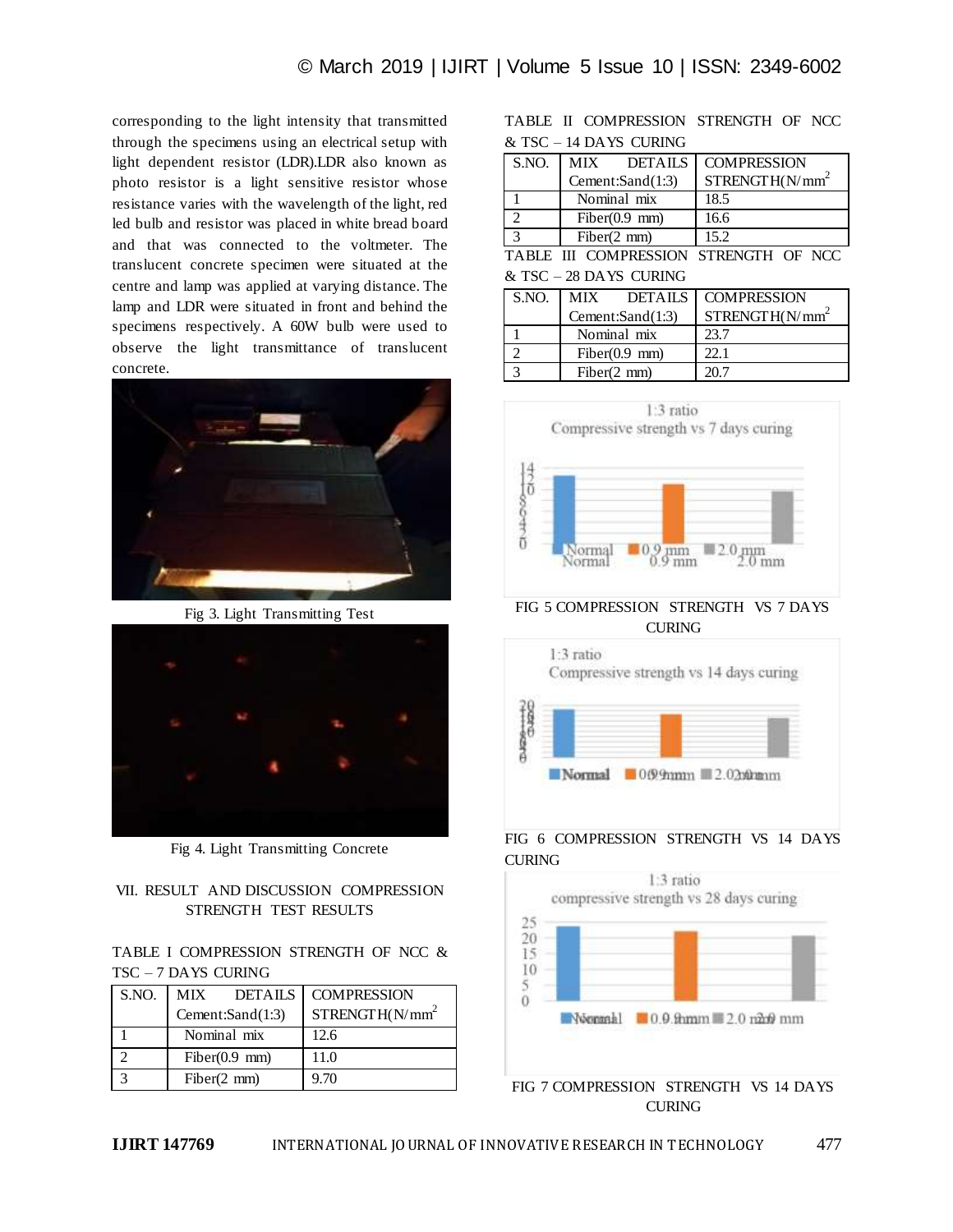| S.N            | <b>CONCRE</b> | POF     | <b>DISTANC</b> | <b>VOLTMET</b> |
|----------------|---------------|---------|----------------|----------------|
| Ω              | TE            | DIA(mm) | E(cm)          | ER(V)          |
|                | Conventio     | Nil     | $\Omega$       | <b>Nil</b>     |
|                | nal           |         | 0.1            |                |
|                | concrete      |         | 0.2            |                |
|                |               |         | 0.3            |                |
|                |               |         | 0.4            |                |
| $\mathfrak{D}$ | Translucen    | Nil     | 0              | 3              |
|                | t concrete    |         | 0.1            | 2.5            |
|                |               |         | 0.2            | 1.5            |
|                |               |         | 0.3            |                |
|                |               |         | 0.4            | 0.5            |

TABLE 4 LIGHT TRANSNITTANCE TEST **RESULTS** 



FIG 8 LIGHT TRANSMISSION TEST RESULT

# DESCRIPTION

The fiber optic cables can be quite pricey, it will be especially important to make sure that you take enough time to see which companies there are to choose from before buying from one in particular with regards to quality concern. Due to above reason 2mm diameter translucent concrete does not transmit light.

# VIII. CONCLUSION

Due an increasing anxiety about energy consumption and its impact on the national economy as well as the local environment. Using new materials in building that depend on renewable energy will help. Light transmissive property is mainly due to uniform distribution of high numerical aperture plastic optical fibers throughout.

In our project usage of two different diameters of plastic optical fibers to get infused into the concrete mix to get the blocks of translucent concrete.

The efforts were taken to know the compression test performed on our concrete samples and on the optical fiber as such were done to ascertain the improvement of casted blocks over normal concrete blocks. On the strength comparison of conventional block with the translucent ones results in slight depreciation variation of strength which could be neutralized by addition of any additives in future ones.

## ACKNOWLEDGEMENT

First of all, we would like to express our gratitude and obligations to our Chairman Dr. K. Vasudevan M.A., B.ED., Ph.D., and Vice-Chairman Dr. V. Vishnu Karthick M.D., for having given us the opportunities to do this project.

We gratefully acknowledge our sincere thanks to our honourable principal Smt. V. Mahalakshmi., for rendering the technical facilities for the successful completion of the project.

A special thanks to our Head of the Department Mrs. S. Kavitha Karthikeyan M.Tech., for their help, stimulating suggestions and encouragement.

We were grateful to our project guide Mrs. K. Karthika M.Tech., for allowing us for introducing the present topic and for her inspiring direction and valuable proportions throughout this project work.

#### REFERENCES

- [1] Awetehagn Tuaum, S.M. Shitote, "Experimental Evaluation on Light Transmittance performance of Translucent Concrete". (January 2018)
- [2] Nikhil, N.K. Ummer Farook, K.S. Silal Ahmed, M.K. Juraige, Rameesa Saleem and Shabeeba Omar, "Experimental Analysis of Translucent Concrete by using Optical Fibers". (March 2016)
- [3] Nabeel Al Kurdi, Dania Abdel Aziz and Abdulsalam Alshboul, "The Impact of using Light Transmitting Concrete on Energy Saving in Office Buildings – Case of Jordan". (January 2014)
- [4] Abdelmajeed Altlomate, Faesal Alatshan, Fidelis Mashiri and Mohamed Jadan, "Experimental study of Light Transmitting Concrete". (November 2016)
- [5] Jacek Halbiniak and Paulina Sroka, "Translucent Concrete as the BuildinMaterial of the 21st Century". (February 2015)